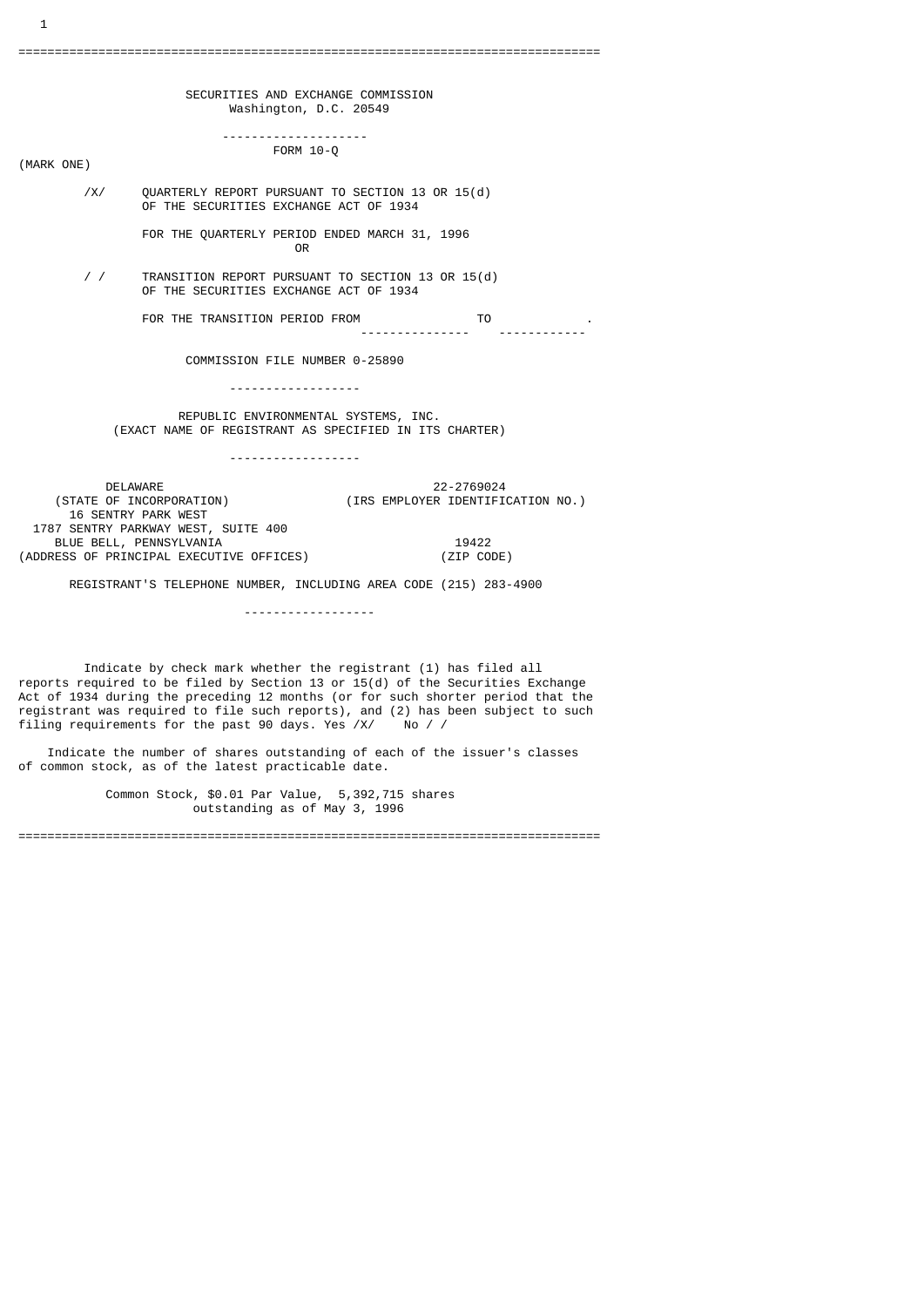## PART I - Financial Information

| Item 1. Financial Statements:                                                                  |     |
|------------------------------------------------------------------------------------------------|-----|
| Consolidated Balance Sheets as of March 31, 1996 and December 31, 1995 2                       |     |
| Consolidated and Combined Statements of Operations for the three months ended                  |     |
|                                                                                                |     |
| Consolidated and Combined Statements of Cash Flows for the three months ended                  |     |
|                                                                                                |     |
| Notes to Consolidated and Combined Financial Statements                                        | -5  |
| Item 2. Management's Discussion and Analysis of Financial Condition and Results of Operations. | -6  |
| PART II - Other Information                                                                    |     |
|                                                                                                | - 9 |
|                                                                                                | -9  |
|                                                                                                | 9   |
|                                                                                                | 9   |
|                                                                                                | 9   |
|                                                                                                | 9   |
|                                                                                                | 10  |

na di sebagai penunjukan pagendaran pagendaran pagendaran pagendaran pagendaran pagendaran pagendaran pagendar ----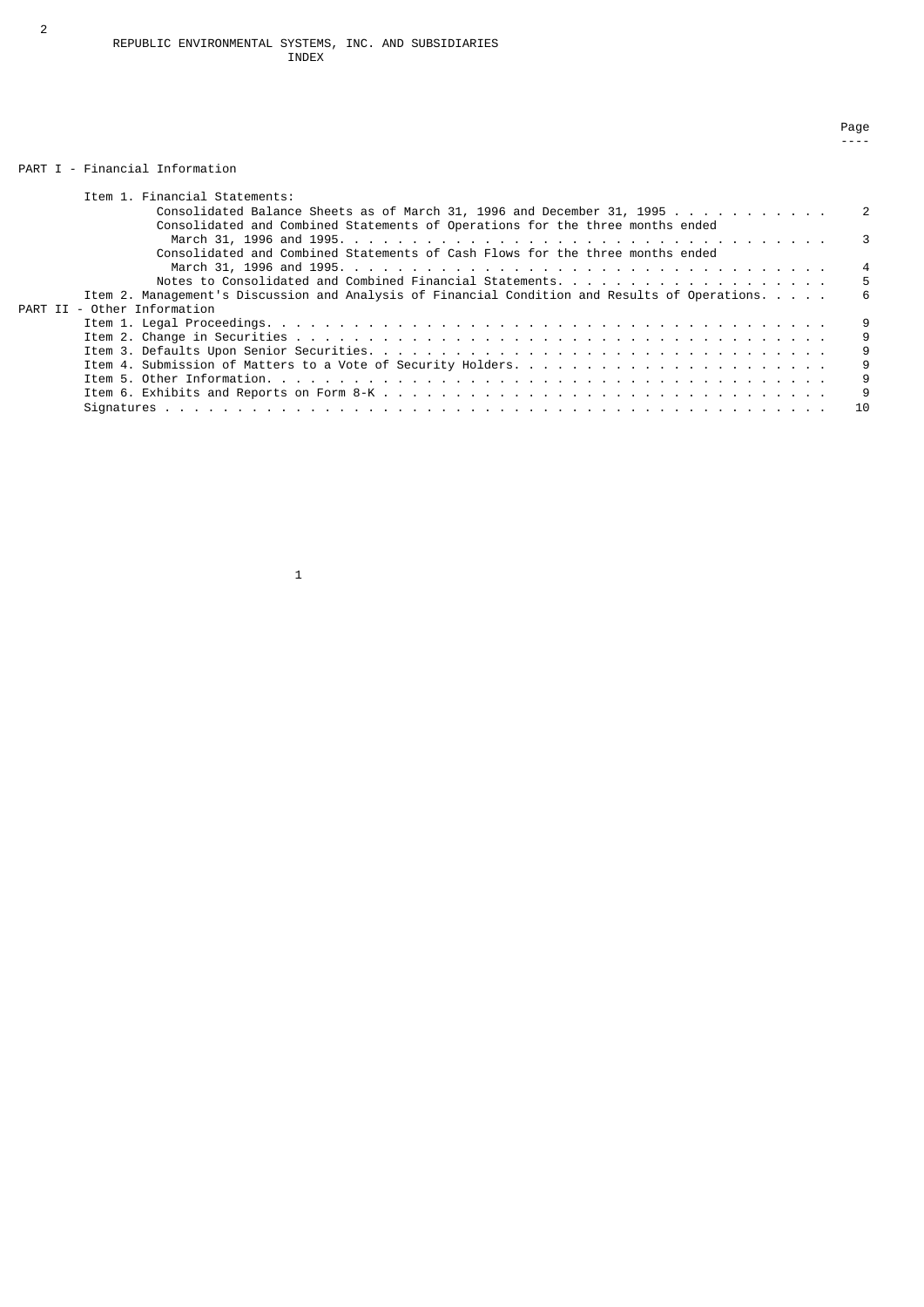### REPUBLIC ENVIRONMENTAL SYSTEMS, INC. AND SUBSIDIARIES CONSOLIDATED BALANCE SHEETS (IN THOUSANDS)

| <b>ASSETS</b>                                                                                                                                                                                                                  | March 31,<br>1996<br><u> - - - - - - - - - - -</u> | December 31,<br>1995<br><u>.</u>         |
|--------------------------------------------------------------------------------------------------------------------------------------------------------------------------------------------------------------------------------|----------------------------------------------------|------------------------------------------|
|                                                                                                                                                                                                                                | (Unaudited)                                        |                                          |
| <b>CURRENT ASSETS</b>                                                                                                                                                                                                          | \$1,926                                            | \$<br>3,255                              |
| Accounts receivable, less allowance for doubtful accounts of<br>$$1,090$ and $$1,031$ , respectively                                                                                                                           | 6,763                                              | 7,614                                    |
|                                                                                                                                                                                                                                | 1,421<br><u>.</u>                                  | 1,445<br><u> - - - - - - - -</u>         |
| Goodwill, net of accumulated amortization of $$1,264$ and $$1,187$ ,                                                                                                                                                           | 10,110<br>19,678                                   | 12,314<br>19,469                         |
|                                                                                                                                                                                                                                | 9,061                                              | 9,109                                    |
| Other assets representative and interview and interventional contract the contract of the orientation of the contract of the contract of the contract of the contract of the contract of the contract of the contract of the c | 848<br><u>.</u>                                    | 858                                      |
|                                                                                                                                                                                                                                | \$39,697<br>$=$ $=$ $=$ $=$ $=$ $=$ $=$ $=$        | \$41,750                                 |
| LIABILITIES AND STOCKHOLDER'S EQUITY<br>CURRENT LIABILITIES                                                                                                                                                                    |                                                    |                                          |
| Current maturities of long-term debt and capitalized lease                                                                                                                                                                     | \$2,120<br>2,413<br>78                             | \$<br>2,568<br>2,825<br>193              |
| Current portion of accrued environmental costs $\ldots$                                                                                                                                                                        | 453<br>1,849<br>60                                 | 507<br>1,999<br>56                       |
| TOTAL CURRENT LIABILITIES<br>the contract of the contract of the contract of the con-                                                                                                                                          | <u>.</u><br>6,973                                  | 8,148                                    |
| Long-term debt and capitalized lease obligations, net of current maturities<br>Accrued environmental costs, net of current portion                                                                                             | 547<br>1,781<br>2,218<br>257                       | 618<br>1,790<br>2,344<br>257             |
|                                                                                                                                                                                                                                | <u>.</u><br>11,776<br><u>.</u>                     | 13, 157<br><u>.</u>                      |
| COMMITMENTS AND CONTINGENCIES                                                                                                                                                                                                  |                                                    |                                          |
| STOCKHOLDERS' EQUITY<br>Common stock, par value \$0.01 per share; 20,000,000 shares                                                                                                                                            |                                                    |                                          |
|                                                                                                                                                                                                                                | 57<br>28,160<br>512<br>232<br>(1, 040)             | 57<br>27,710<br>778<br>193<br>(145)<br>. |
| TOTAL STOCKHOLDER'S EQUITY                                                                                                                                                                                                     | 27,921<br><u>.</u>                                 | 28,593<br>.                              |
| TOTAL LIABILITIES AND STOCKHOLDER'S EQUITY                                                                                                                                                                                     | \$39,697<br>========                               | \$41,750<br>=========                    |

The accompanying notes are an integral part of these financial statements.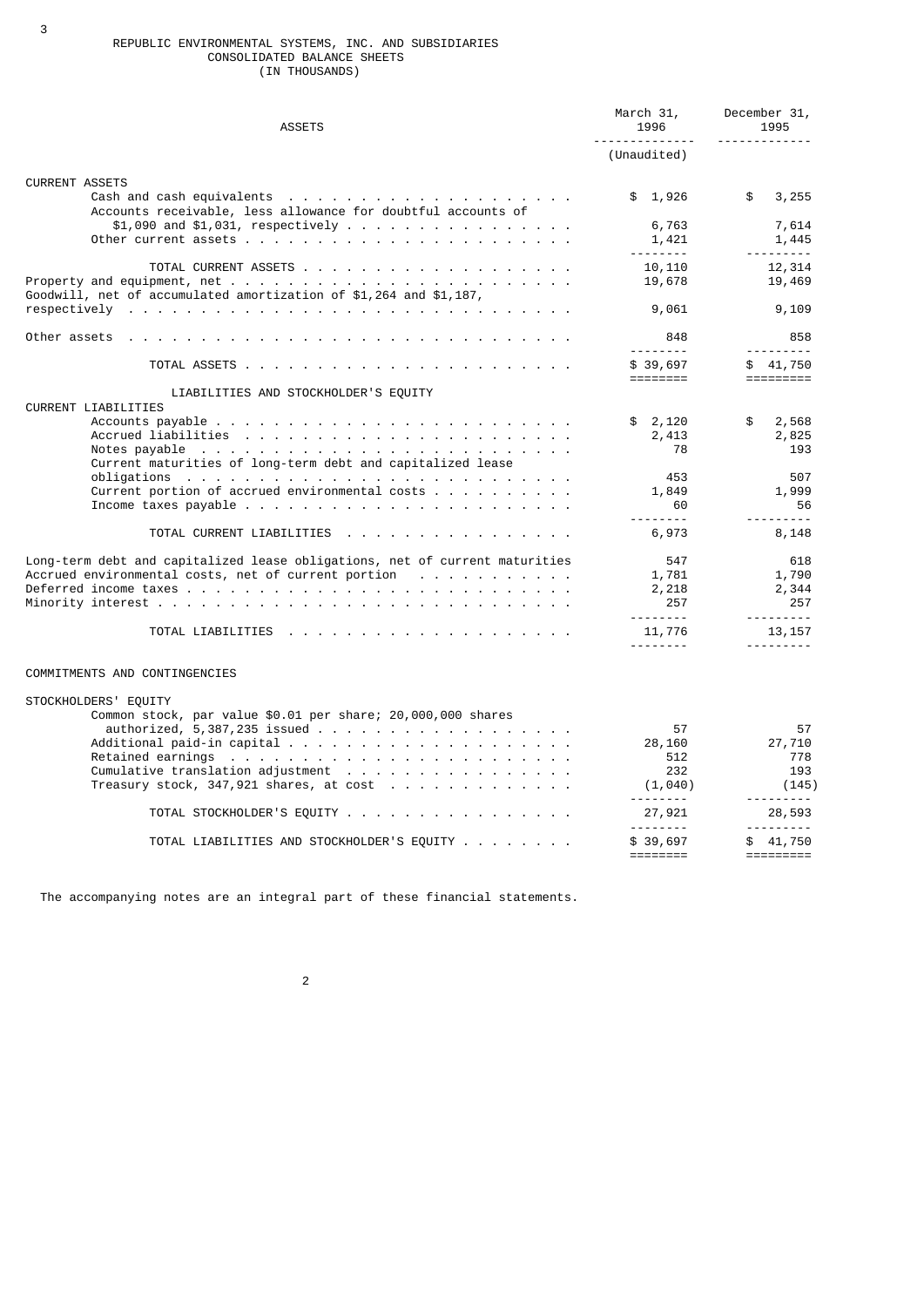### REPUBLIC ENVIRONMENTAL SYSTEMS, INC. AND SUBSIDIARIES CONSOLIDATED AND COMBINED STATEMENTS OF OPERATIONS (IN THOUSANDS, EXCEPT PER SHARE DATA) (UNAUDITED)

|                                                                  | Three Months Ended<br>March 31, |                   |
|------------------------------------------------------------------|---------------------------------|-------------------|
|                                                                  | 1996<br>----                    | 1995              |
|                                                                  | 7,971                           | \$12,148          |
| Expenses:                                                        | 6,043<br>2,372                  | 8,759<br>2,566    |
|                                                                  |                                 | 823               |
| Other (income) expense:                                          | (113)<br>92                     | (65)<br>82        |
|                                                                  | (423)<br>(157)                  | 806<br>298        |
| Net (loss) income $\ldots$ \$                                    | (266)                           | 508               |
| (Loss) earnings per common and common equivalent share  \$ (.05) |                                 | 0.09              |
| Weighted average common and common equivalent shares $\ldots$    | 5,465<br>=========              | 5,458<br>======== |

The accompanying notes are an integral part of these financial statements.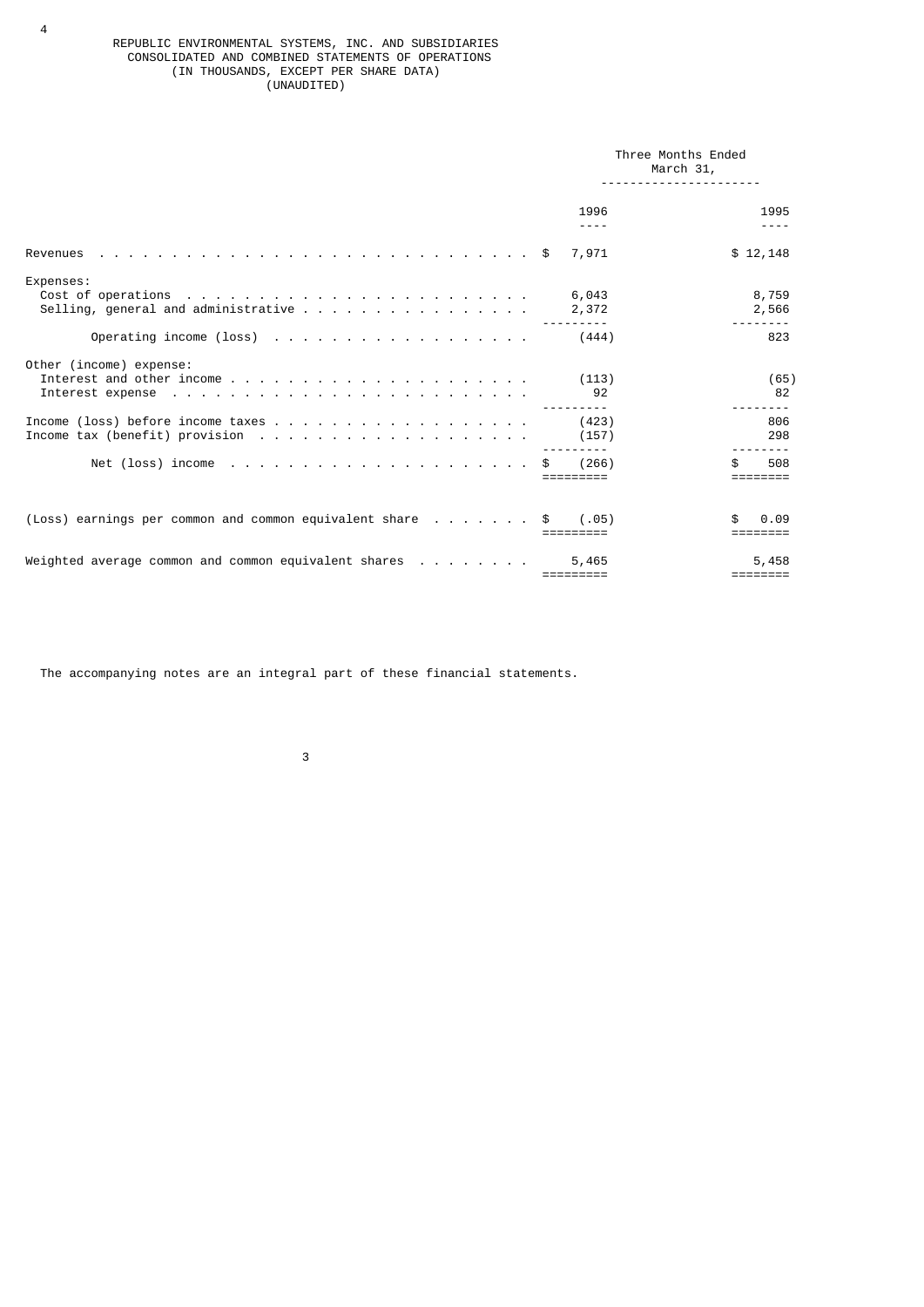### REPUBLIC ENVIRONMENTAL SYSTEMS, INC. AND SUBSIDIARIES CONSOLIDATED AND COMBINED STATEMENTS OF CASH FLOWS (IN THOUSANDS) (UNAUDITED)

|                                                                                                                                                                                                                                                                                                                       | Three Months Ended March 31,                            |                                                             |
|-----------------------------------------------------------------------------------------------------------------------------------------------------------------------------------------------------------------------------------------------------------------------------------------------------------------------|---------------------------------------------------------|-------------------------------------------------------------|
|                                                                                                                                                                                                                                                                                                                       | 1996<br>$- - - -$                                       | 1995<br>$- - - -$                                           |
| CASH FLOWS FROM OPERATING ACTIVITIES:<br>Net (loss) income<br>Adjustments to reconcile net (loss) income                                                                                                                                                                                                              | \$<br>(266)                                             | \$<br>508                                                   |
| to net cash provided by operations:<br>Depreciation and amortization $\cdots$<br>Provision for doubtful accounts<br>Provision for accrued environmental costs $\ldots$ .<br>Gain on the sale of equipment $\ldots$<br>Changes in assets and liabilities -                                                             | 541<br>69<br>74<br>(57)                                 | 590<br>229<br>99<br>(14)                                    |
| Accounts receivable<br>Prepaid expenses and other assets<br>Accounts payable and accrued liabilities<br>Income taxes payable<br>Due to Republic Industries, Inc.<br>Other liabilities                                                                                                                                 | 787<br>256<br>(733)<br>4<br>(332)                       | 666<br>(393)<br>(1, 033)<br>142<br>762<br>(406)<br><u>.</u> |
| Net cash provided by operations $\ldots$                                                                                                                                                                                                                                                                              | 343                                                     | 1,150                                                       |
| CASH FLOWS FROM INVESTING ACTIVITIES:<br>Capital additions<br>Proceeds from the sale of equipment $\cdots$                                                                                                                                                                                                            | (666)<br>57                                             | (853)<br>31                                                 |
| Net cash used in investing activities                                                                                                                                                                                                                                                                                 | .<br>(609)<br>.                                         | .<br>(822)<br>--------                                      |
| CASH FLOWS FROM FINANCING ACTIVITIES:<br>Amounts paid to Republic Industries, Inc.<br>Cash received from Stout - capital contribution<br>Payments on payroll taxes from stock options<br>Purchase of treasury stock<br>Payments of long-term debt and notes payable<br>Proceeds from long-term debt and notes payable | $\overline{\phantom{a}}$<br>74<br>(2)<br>(895)<br>(240) | (501)<br>(293)<br>128                                       |
| Net cash used in financing activities                                                                                                                                                                                                                                                                                 | <u>.</u><br>(1,063)<br><u>.</u>                         | (666)                                                       |
| DECREASE IN CASH AND CASH EQUIVALENTS<br>CASH AND CASH EQUIVALENTS:                                                                                                                                                                                                                                                   | (1, 329)                                                | (338)                                                       |
| Beginning of period                                                                                                                                                                                                                                                                                                   | 3,255<br><u>.</u>                                       | 1,433<br><u>.</u>                                           |
|                                                                                                                                                                                                                                                                                                                       | \$1,926                                                 | \$1,095<br>========                                         |
| SUPPLEMENTAL DISCLOSURE OF CASH PAID FOR:                                                                                                                                                                                                                                                                             | 92<br>\$<br>\$<br>31                                    | \$<br>79<br>\$<br>9                                         |

SUPPLEMENTAL DISCLOSURE OF NON-CASH INVESTING AND FINANCING ACTIVITIES: Equipment purchases of \$0 and \$536 were financed in the three months ended March 31, 1996 and 1995, respectively by borrowings and capitalized lease obligations.

The accompanying notes are an integral part of these financial statements.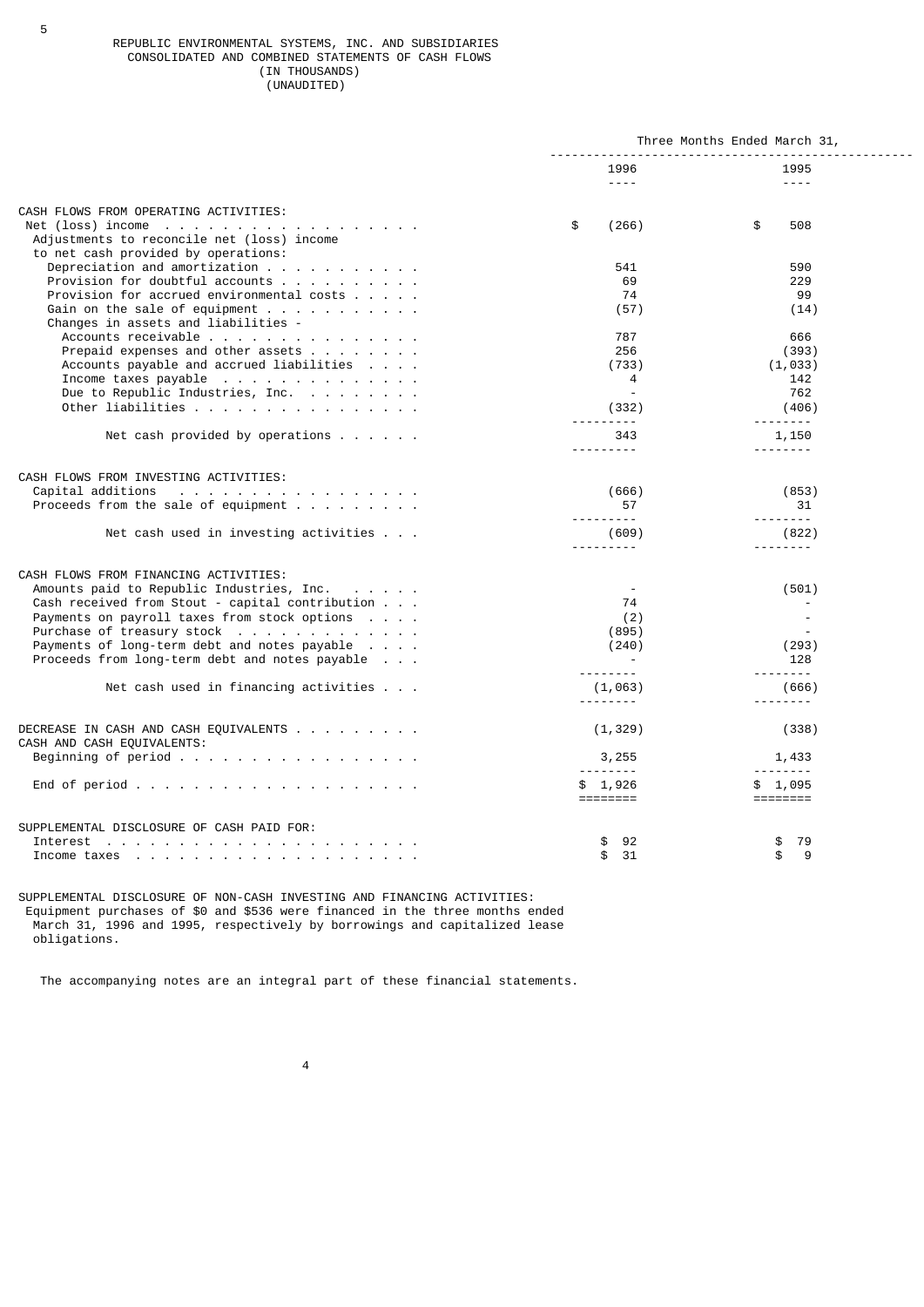#### REPUBLIC ENVIRONMENTAL SYSTEMS, INC. AND SUBSIDIARIES NOTES TO CONSOLIDATED AND COMBINED FINANCIAL STATEMENTS (UNAUDITED)

## 1. BASIS OF PRESENTATION AND PRINCIPLES OF CONSOLIDATION

6

The accompanying unaudited consolidated and combined financial statements at March 31, 1996 include the accounts of Republic Environmental Systems, Inc. and its subsidiaries ("RESI"), the successor to the business of Stout Environmental, Inc. ("Stout"), a Delaware corporation, acquired by Republic Industries, Inc. ("RII"), formerly Republic Waste Industries, Inc. in March 1992, as well as the accounts of Republic Environmental Systems Ltd. ("RESL") (formerly known as Great Lakes Environmental Group Ltd.), the former Canadian hazardous waste services subsidiary of RII, which was acquired by RII in July 1991 and was contributed to RESI as of the Distribution Date (collectively, the "Company"). One of RESI's subsidiaries, Republic Environmental Systems (Cleveland) (RES (Cleveland)), Inc. (formerly known as Evergreen Environmental Group, Inc.), was acquired by RII in September 1991, in a transaction separate from the Stout acquisition and was contributed to RESI in May 1993. The accounts of RESI and all its majority owned subsidiaries are included in the accompanying consolidated financial statements. All significant intercompany transactions have been eliminated.

The consolidated and combined financial statements of RESI and its subsidiaries included herein have been prepared by the Company, without audit, pursuant to the rules and regulations of the Securities and Exchange Commission. Certain information and footnote disclosures normally included in financial statements prepared in accordance with generally accepted accounting principles have been condensed or omitted pursuant to such rules and regulations. In the opinion of the Company, the accompanying statements reflect all adjustments necessary to present fairly the financial position, results of operations and cash flows for those periods indicated, and contain adequate disclosure to make the information presented not misleading. Such adjustments are of a normal, recurring nature unless otherwise disclosed in the notes to consolidated financial statements. It is suggested that these consolidated condensed financial statements be read in conjunction with the financial statements and notes thereto included in the Company's latest annual report on Form 10-K.

Results of operations for any three month period are not necessarily indicative of the results of operations for a full year.

The combined financial statements for all periods presented prior to the Distribution Date include the historical accounts and operations of the former RII businesses that now comprise the Company. Material transactions between entities included herein have also been eliminated.

### 2. EARNINGS PER COMMON AND COMMON EQUIVALENT SHARE

The computation of weighted average common and common equivalent shares used in the calculation of earnings per share for the three months ended March 31, 1996 is shown below (in thousands):

|                                                                                                               | Three Months Ended<br>March 31, 1996 |
|---------------------------------------------------------------------------------------------------------------|--------------------------------------|
| Common shares outstanding, net of treasury shares<br>Effect of stock options and warrants assumed exercisable | 5,632<br>13                          |
| Effect of using weighted average common shares outstanding<br>during the period $\ldots$                      | (180)                                |
| Weighted average common and common equivalent shares                                                          | 5,465                                |

Earnings per share for the three months ended March 31, 1995 has been determined based on the assumed weighted average number of shares of common stock, \$.01 par value per share, of RESI ("common stock") outstanding which was considered to be equal to one-fifth of the weighted average number of shares of RII's common stock for the respective periods.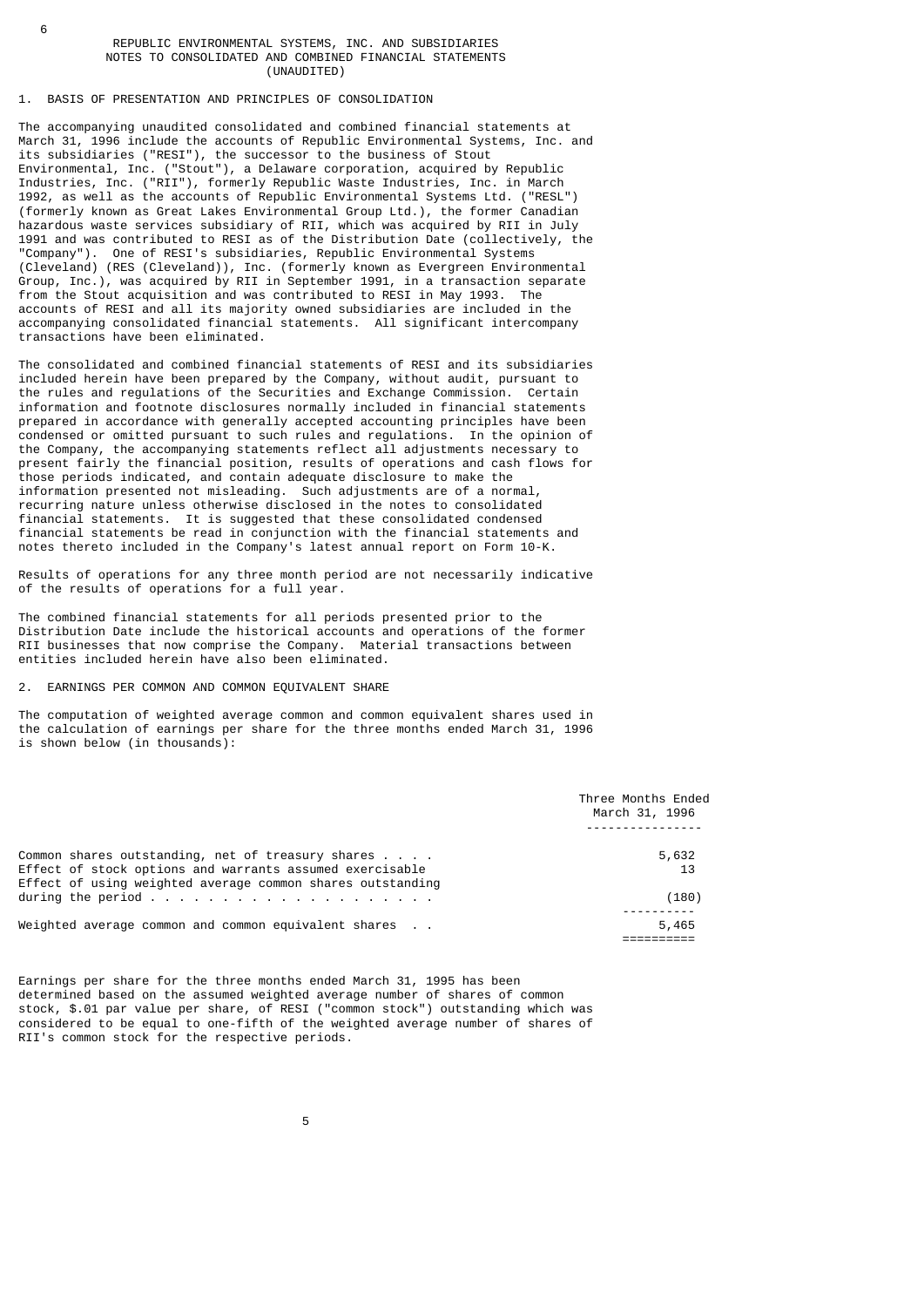### REPUBLIC ENVIRONMENTAL SYSTEMS, INC. AND SUBSIDIARIES NOTES TO CONSOLIDATED AND COMBINED FINANCIAL STATEMENTS (UNAUDITED)

The difference between shares for primary and fully diluted earnings per common and common equivalent share was not significant for the periods presented.

# 3. TREASURY STOCK

During 1995 the Board of Directors adopted resolutions authorizing, but not requiring, the Company to purchase up to a total of 250,000 shares of its Common Stock from time to time. Through December 31, 1995, the Company acquired 51,000 shares for an aggregate value of approximately \$145,000. In February, 1996 the Board of Directors adopted resolutions authorizing an additional 250,000 shares to be repurchased and since January 1, 1996 the Company had repurchased 297,000 shares for an aggregate value of approximately \$896,000. Repurchases have been effected at prevailing market prices from time to time on the open market.

ITEM 2. MANAGEMENT'S DISCUSSION AND ANALYSIS OF FINANCIAL CONDITION AND RESULTS OF OPERATIONS

## RESULTS OF OPERATIONS

The following table presents, for the periods indicated, the percentage relationship which certain captioned items in the Company's Consolidated Statements of Operations bear to total revenue and other pertinent data:

|                                                                                        | Three Months Ended<br>March 31, |                        |
|----------------------------------------------------------------------------------------|---------------------------------|------------------------|
|                                                                                        | 1996                            | 1995                   |
| STATEMENTS OF OPERATIONS DATA:<br>Selling, general and administrative expenses $\dots$ | 100.0%<br>75.8<br>29.8          | 100.0%<br>72.1<br>21.1 |
|                                                                                        | (5.6%)                          | 6.8%                   |

#### Revenue

Revenue for the first quarter of 1996 decreased to \$8.0 million from \$12.1 million in the first quarter of 1995. This decrease is primarily the result of a decrease in services provided due to the severe winter weather conditions experienced throughout the Northeastern United States and Canada. Also, the Company continues to be effected by the delay in the granting of certain permit extensions and revisions at the Company's Cleveland, Ohio facility that were anticipated to coincide with the closure of the Company's Dayton, Ohio facility in the fourth quarter of 1995.

## Cost of Operations

Cost of operations decreased \$2.8 million, or 32.0%, to \$6.0 million in the first quarter of 1996 from \$8.8 million in the first quarter of 1995. As a first quarter of 1995. As a first portion in the section of the procentively. This percentage of revenue these costs were 75.8% and 72.1% respectively. decrease is a result of the decrease in services provided in 1996 due to the adverse weather conditions described above. In addition several factors including the continued intense competition in the hazardous waste management industry and the uncertainties that prevail regarding state and federal regulation changes which affect waste generators have had an adverse affect on pricing and margins within the industry.

Selling, general and administrative expenses decreased by 7.7% to \$2.4 million in the quarter ended March 31, 1996 from \$2.6 million

7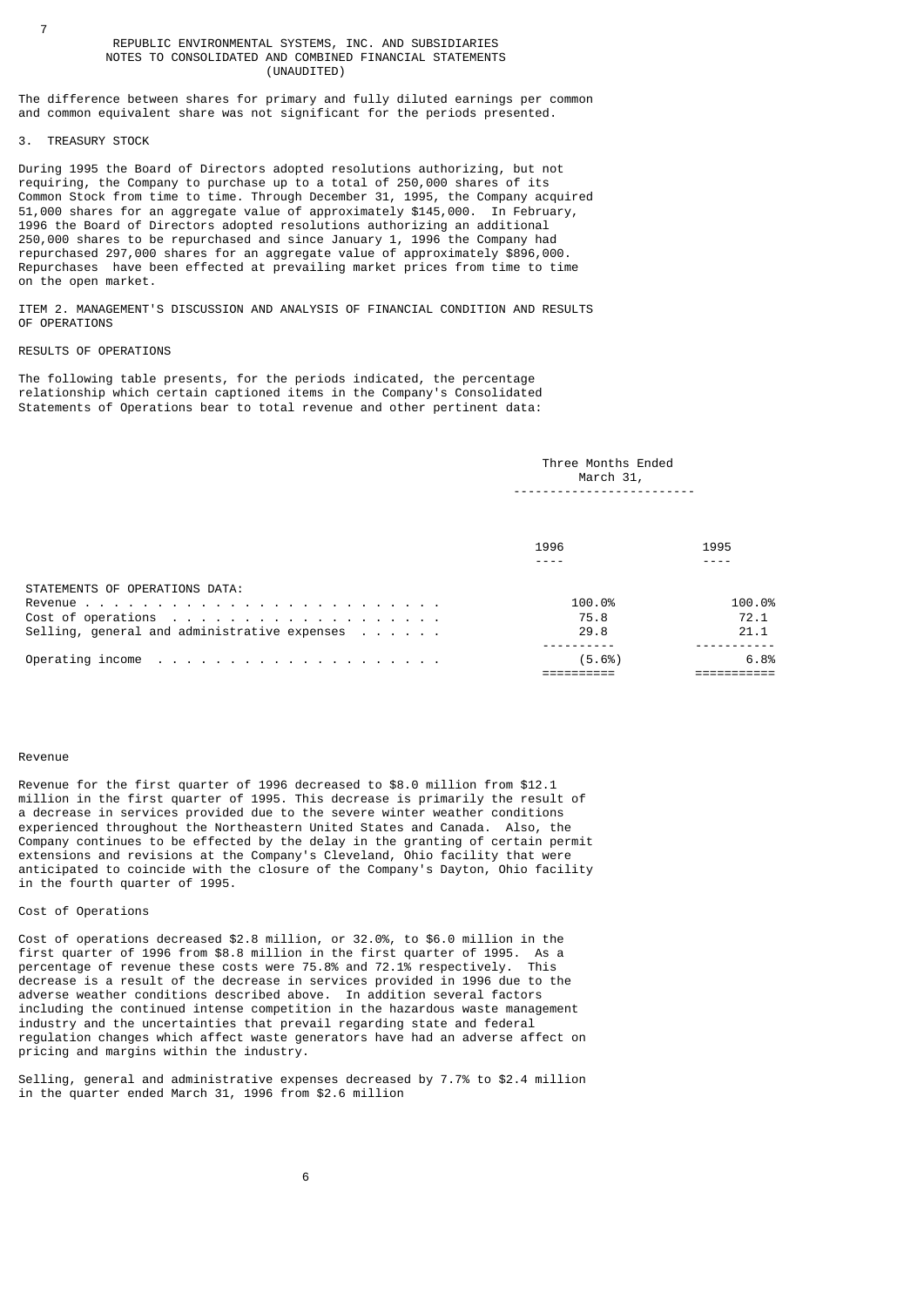in the same period in 1995. This decrease is a result of the Company's continued measures to reduce costs. As a percentage of revenue these costs were approximately 29.8% and 21.1%, respectively.

### Interest Expense

8

Interest expense increased slightly to \$92,000 in the quarter ended March 31, 1996 from \$82,000 in the same period in 1995.

#### Income Taxes

The Company recorded an income tax benefit of \$157,000 the three months ended March 31, 1996, reflecting an effective tax rate of approximately 37.0%. The Company's income tax provision in the same period for 1995 was \$298,000 reflecting an effective tax rate of approximately 37.0%.

## LIQUIDITY AND CAPITAL RESOURCES

The Company made capital expenditures of \$0.7 million in the first three months of 1996 which included expenditures to upgrade existing waste treatment, storage and disposal ("TSD") facilities and fixed assets for normal replacement, compliance with regulations and market development. The Company anticipates that it may make up to approximately \$4.8 million in capital expenditures during the remainder of 1996 to upgrade existing TSD facilities and comply with current and proposed regulations. The Company considers its financial resources to be adequate to fund its capital expenditures for 1996.

In May 1995, the Company secured a \$6.0 million credit facility with a United States commercial bank to provide the Company with additional liquidity and working capital. This facility provides for borrowings at the prime lending rate plus 0.5% or adjusted LIBOR rate plus 2.5%, which would be 8.75% and 7.95% at March 31, 1996 respectively, and will mature in 1998. Up to \$4.5 million of the credit facility is available for the issuance of standby letters of credit. At March 31, 1996 the Company had issued \$2.6 million in standby letters of credit and had no cash borrowing under the credit facility. The credit facility contains various affirmative and negative covenants which, among other things, restrict the payment of dividends and require the maintenance of certain financial ratios. Borrowings under the credit facility are secured by substantially all of the Company's U.S. based assets.

In April 1995, the Board of Directors of RESI authorized the Company to repurchase up to 250,000 shares or 4.6% of its Common Stock during 1995 as deemed appropriate by management and an additional 250,000 repurchase was authorized in February 1996. Between April 26, 1995 and early March 1996 the Company had repurchased approximately 348,000 shares of its Common Stock for a cost of approximately \$1 million under the previously announced repurchase programs authorized by the Board of Directors. The repurchases have been made at prevailing market prices from time to time on the open market. The repurchased shares will represent additions to treasury stock and may be retired or used for future acquisitions.

Cash flow from operations was \$0.3 million in the three months ended March 31, 1996, compared with \$1.2 million in the same period in 1995. In the first three months of 1996 and 1995, the Company made capital expenditures from cash on hand and operating cash flow. The Company anticipates that in the remainder of 1996, it will continue to fund expenditures from cash on hand and operating cash flow supplemented by borrowing under its revolving credit facility, as necessary. Management believes that the Company currently has sufficient cash and lines of credit to fund current operations and expansion thereof.

### INFLATION AND PREVAILING ECONOMIC CONDITIONS

To date, inflation has not had a significant impact on the Company's operations. The Company has no long-term fixed-price contracts and the Company believes it will be able to pass through most cost increases resulting from inflation to its customers. As discussed in Results of Operations above, in recent years the Company has been adversely affected by changes in the hazardous waste service sector in the United States and a weak economy in the Canadian market place and is unable to determine the future impact of a sustained economic downturn.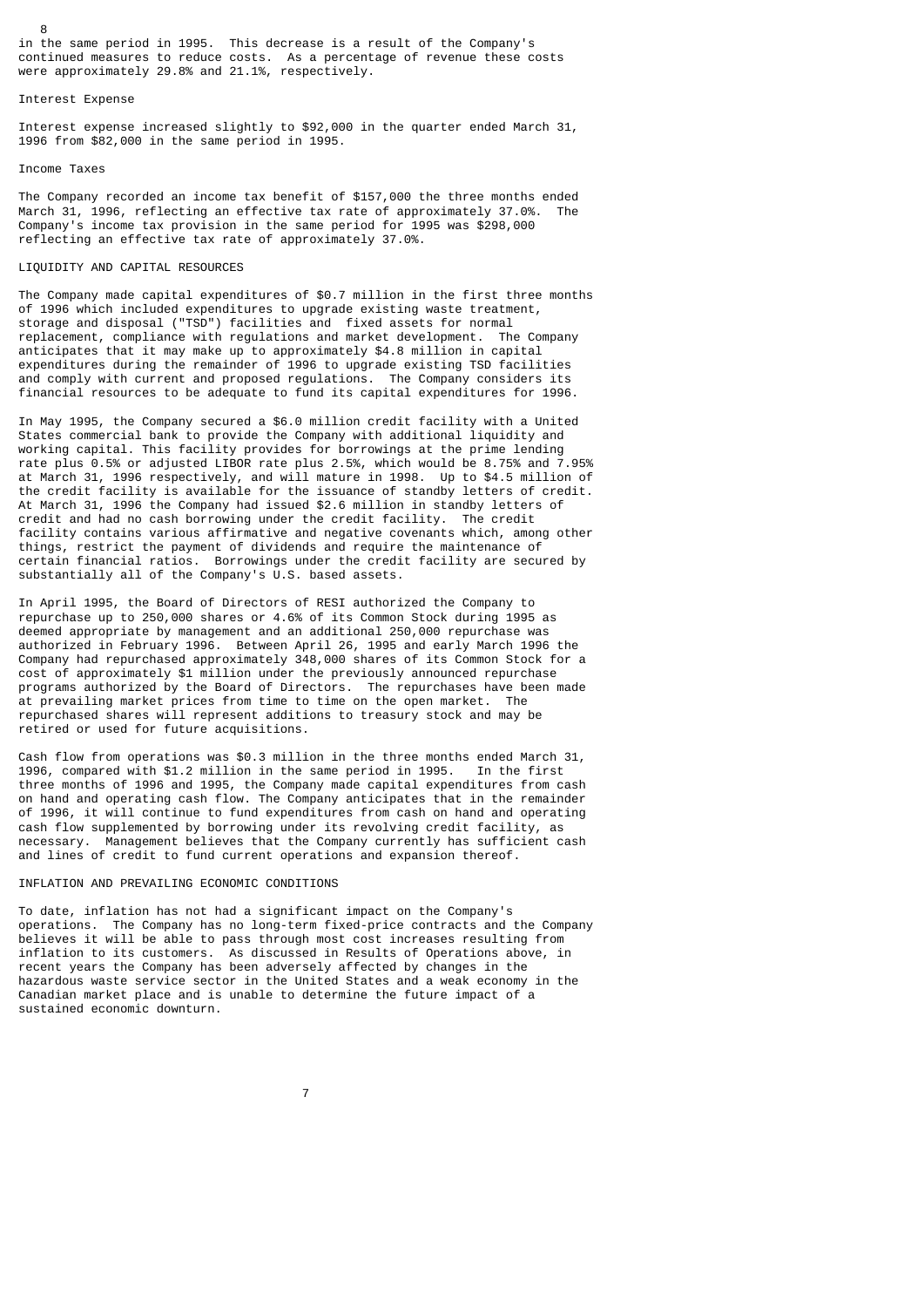## 9 FOREIGN CURRENCY TRANSACTIONS

The Company is subject to the effects of Canadian currency fluctuations, however the Company derives less than 12% of its revenues and operating profits from Canadian sources. There was no material effect on foreign cash balances of foreign currency translations in the first three months of 1996 and 1995.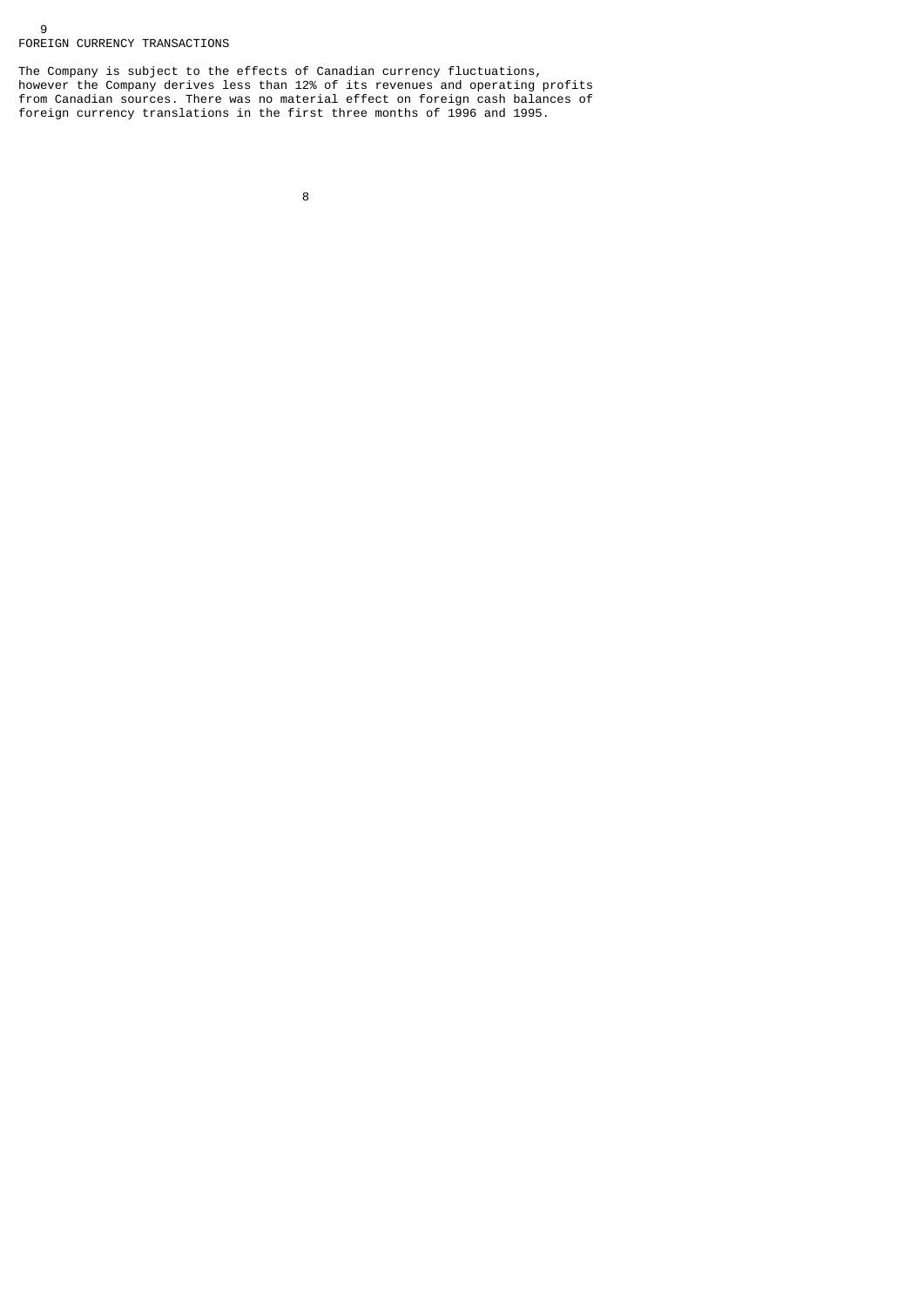ITEM 1. LEGAL PROCEEDINGS

 No reportable events have occurred which would require modification of the discussion under Item 3 - Legal Proceedings contained in the Company's report on Form 10-K for the year ended December 31, 1995.

ITEM 2. CHANGE IN SECURITIES

None.

ITEM 3. DEFAULTS UPON SENIOR SECURITIES

None.

ITEM 4. SUBMISSION OF MATTERS TO A VOTE OF SECURITY HOLDERS

None.

ITEM 5. OTHER INFORMATION

None.

- ITEM 6. EXHIBITS AND REPORTS ON FORM 8-K
- (a) Exhibits

None.

(b) Reports on Form 8-K

 No reports on Form 8-K were filed during the quarter ended March 31, 1996.

9 and 20 and 20 and 20 and 20 and 20 and 20 and 20 and 20 and 20 and 20 and 20 and 20 and 20 and 20 and 20 and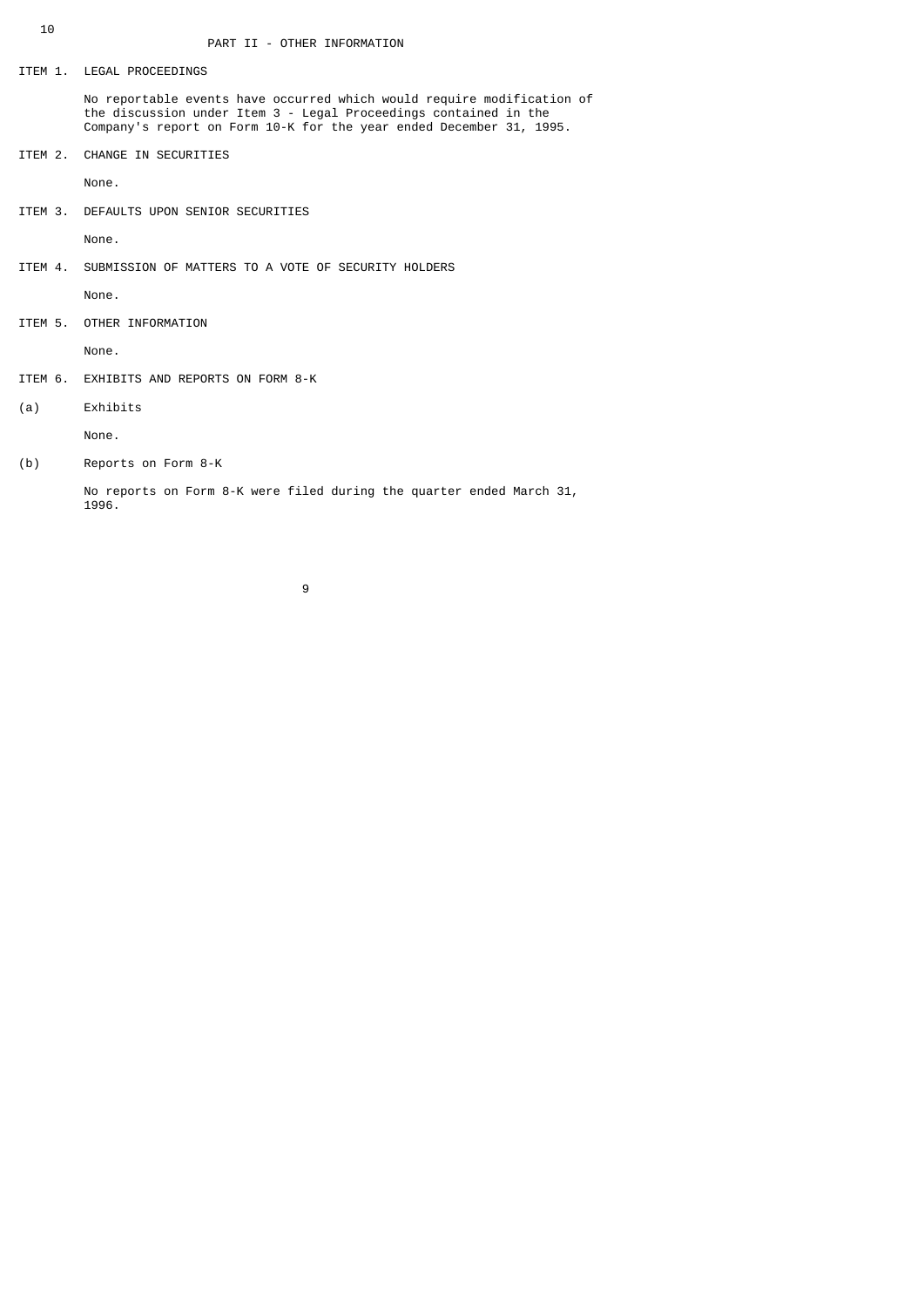Pursuant to the requirements of the Securities Exchange Act of 1934, the Registrant, Republic Environmental Systems, Inc., has duly caused this report to be signed on its behalf by the undersigned, thereunto duly authorized.

REPUBLIC ENVIRONMENTAL SYSTEMS, INC.

By:/s/ MICHAEL D. SCHMIDT

 ------------------------------------ Michael D. Schmidt Secretary/Treasurer (As authorized Officer and Principal Accounting Officer)

May 10, 1996

10